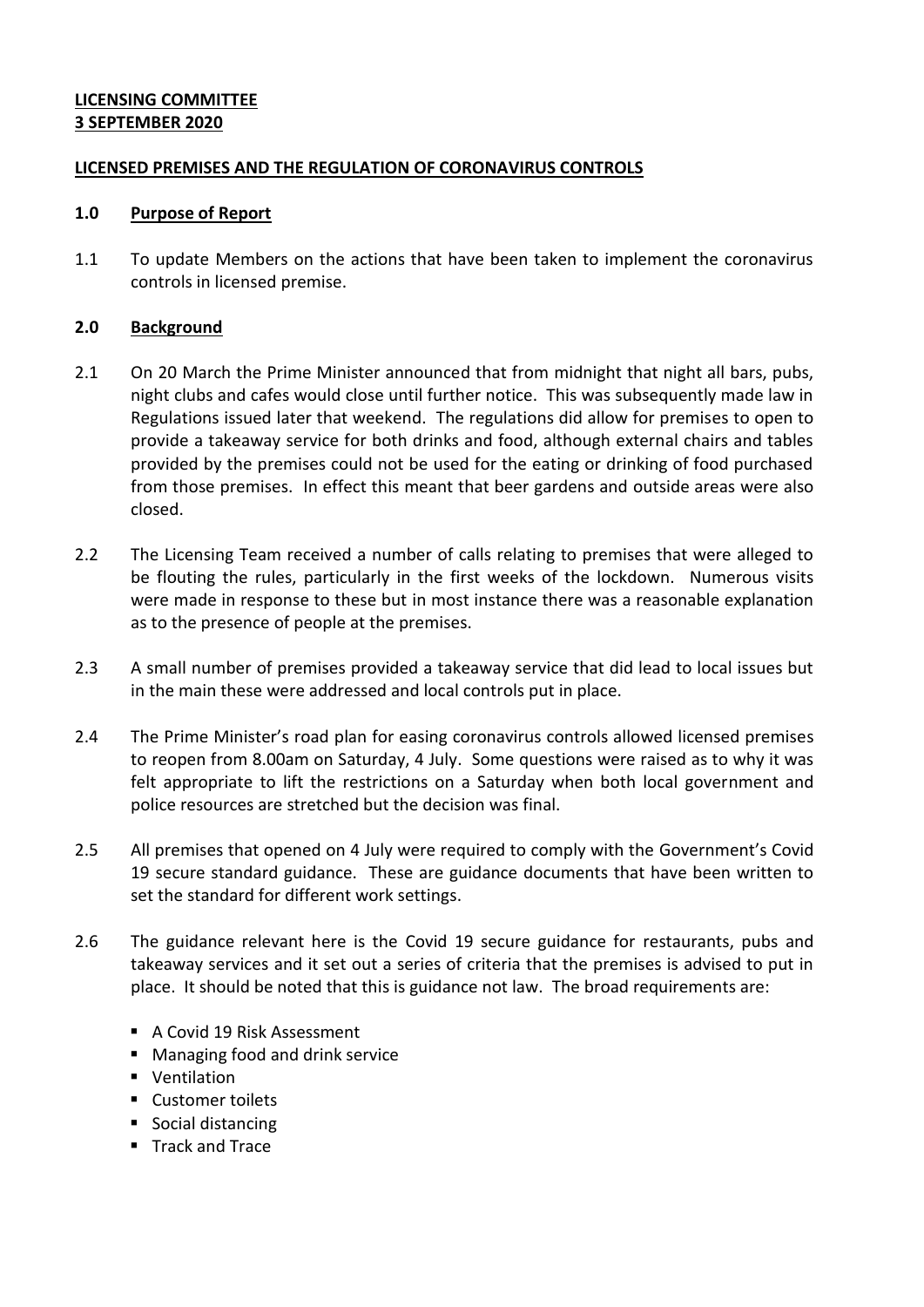## **3.0 Visits and Actions**

- 3.1 In response to the easing of lock down restrictions a day of activity was undertaken both before and on Saturday, 4 July. This involved three distinct activities.
- 3.2. In order to ensure that as many premises as possible where aware of the requirements of the guidance relating to the covid secure standard the Schemelink APP that is used by Newark Pubwatch was used to promote the guidance. This was well received by the Pubwatch members.
- 3.3 Following this initiative a number of establishments requested a pre-opening check visit from licensing staff so that they could be reassured that they had understood the guidance and that they were ready to open.
- 3.4 During the day of 4 July 'Covid 19 Ambassadors were present on the main high streets across the district proving advice and guidance to both the public and newly opened premises. This was followed in the evening with visits to licensed premises. The police worked with Environmental Health and Licensing staff to visit 15 licensed premises in Newark and 7 in other areas of the district to check the arrangements that were in place. Most premises had read and understood the guidance and this was reflected in the management of the premises.
- 3.2 This evening exercise was repeated on Saturday, 8 August. In the daytime visits were made to retail and none licensed premises and in the evening premises in the night time economy were targeted. On this occasion the check was extended to restaurants as well as pubs. In total 27 premises were inspected. It was noted that in some premises the standards had been relaxed and action was taken to remedy this.
- 3.3 What has become apparent in all the checks is that the response to the requirement to carry out track and trace data collection is mixed and this is the area where additional guidance has had to be provided.
- 3.4 In response to the increase in Covid 19 cases in Newark a further day of activity was undertaken on Saturday, 15 August. Support for this activity was provided from other authorities within Nottinghamshire who provided staff to assist Environmental Health colleagues. Premises where people congregate were identified and visits were made to cafes, restaurants, coffee shops, and licensed premises. The areas of focus were Newark, Balderton, Southwell and the smaller villages around Newark including Farndon, Muskham and Coddington. Around 80 premises were visited.
- 3.5 The feedback from both officers carrying out the visits and the owners of the premises has been very positive. Officers are reporting a high level of compliance. Track and trace details are still the one area where improvement is required.
- 3.6 Further organised interventions are planned and consideration is already being given to what may be required over the next few months as outside areas become less usable due to the weather and Christmas party season begins to develop.